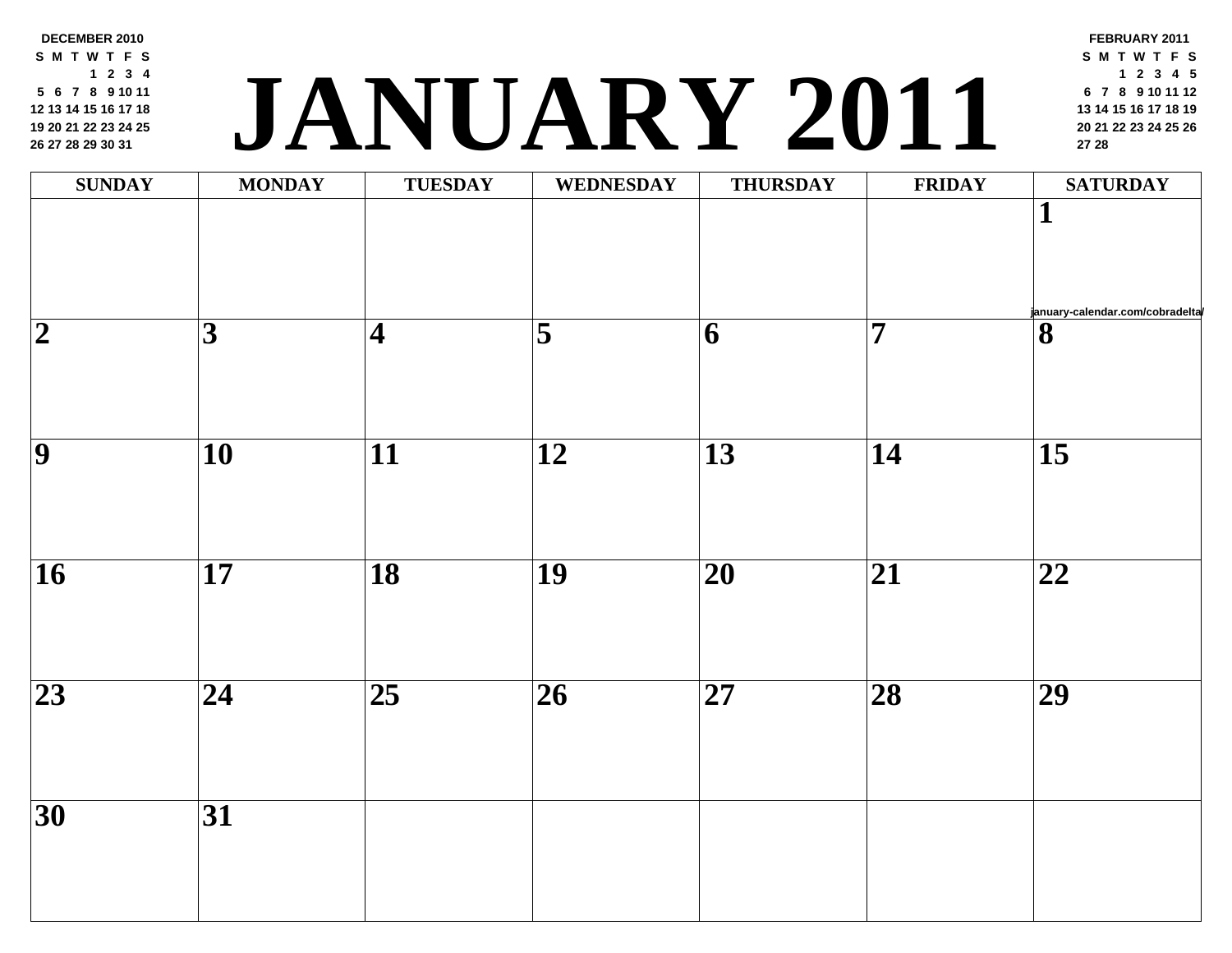| <b>SUNDAY</b>   | <b>MONDAY</b>   | <b>TUESDAY</b>           | <b>WEDNESDAY</b>                  | <b>THURSDAY</b> | <b>FRII</b>     |
|-----------------|-----------------|--------------------------|-----------------------------------|-----------------|-----------------|
|                 |                 | 1                        | $\overline{2}$                    | 3               | $\vert 4$       |
|                 |                 |                          | february-calendar.com/cobradelta/ |                 |                 |
| 6               | 7               | 8                        | 9                                 | 10              | 11              |
| 13              | 14              | 15                       | <b>16</b>                         | 17              | 18              |
|                 |                 |                          |                                   |                 |                 |
| 20              | 21              | $\overline{\mathbf{22}}$ | 23                                | 24              | $\overline{25}$ |
|                 |                 |                          |                                   |                 |                 |
| $\overline{27}$ | $\overline{28}$ |                          |                                   |                 |                 |

**JANUARY 2011 S M T W T F S**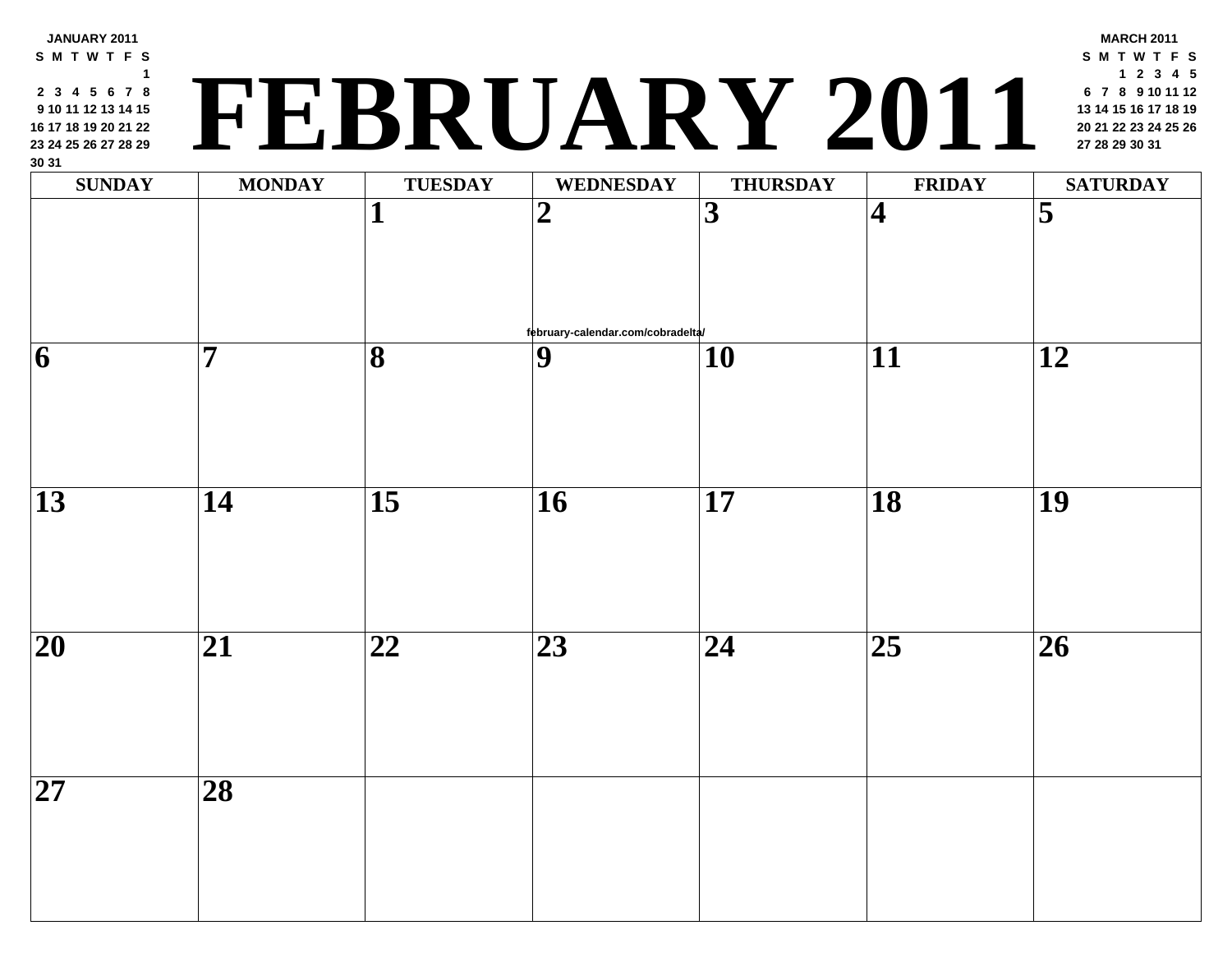**FEBRUARY 2011 S M T W T F S 2 3 4 5 7 8 9 10 11 12 14 15 16 17 18 19 21 22 23 24 25 26 28**

## **<sup>17</sup> <sup>18</sup> <sup>19</sup> <sup>20</sup> <sup>21</sup> <sup>22</sup> <sup>23</sup> MARCH 2011 <sup>24</sup> <sup>25</sup> <sup>26</sup> <sup>27</sup> <sup>28</sup> <sup>29</sup> <sup>30</sup>**

| <b>SUNDAY</b>           | <b>MONDAY</b>           | <b>TUESDAY</b>          | <b>WEDNESDAY</b> | <b>THURSDAY</b>                                  | FRII                    |
|-------------------------|-------------------------|-------------------------|------------------|--------------------------------------------------|-------------------------|
|                         |                         | $\mathbf{1}$            | $\overline{2}$   | $\overline{3}$<br>march-calendar.com/cobradelta/ | $\overline{\mathbf{4}}$ |
| $\overline{\mathbf{6}}$ | $\overline{\mathbf{7}}$ | $\overline{\mathbf{8}}$ | $\overline{9}$   | <b>10</b>                                        | $\overline{11}$         |
| $\overline{13}$         | $\overline{14}$         | $\overline{15}$         | $\overline{16}$  | $\overline{17}$                                  | $\overline{18}$         |
| $\overline{20}$         | $\overline{21}$         | $\overline{22}$         | $\overline{23}$  | $\overline{24}$                                  | $\overline{25}$         |
| $\overline{27}$         | $\overline{28}$         | $\overline{29}$         | $\overline{30}$  | $\overline{31}$                                  |                         |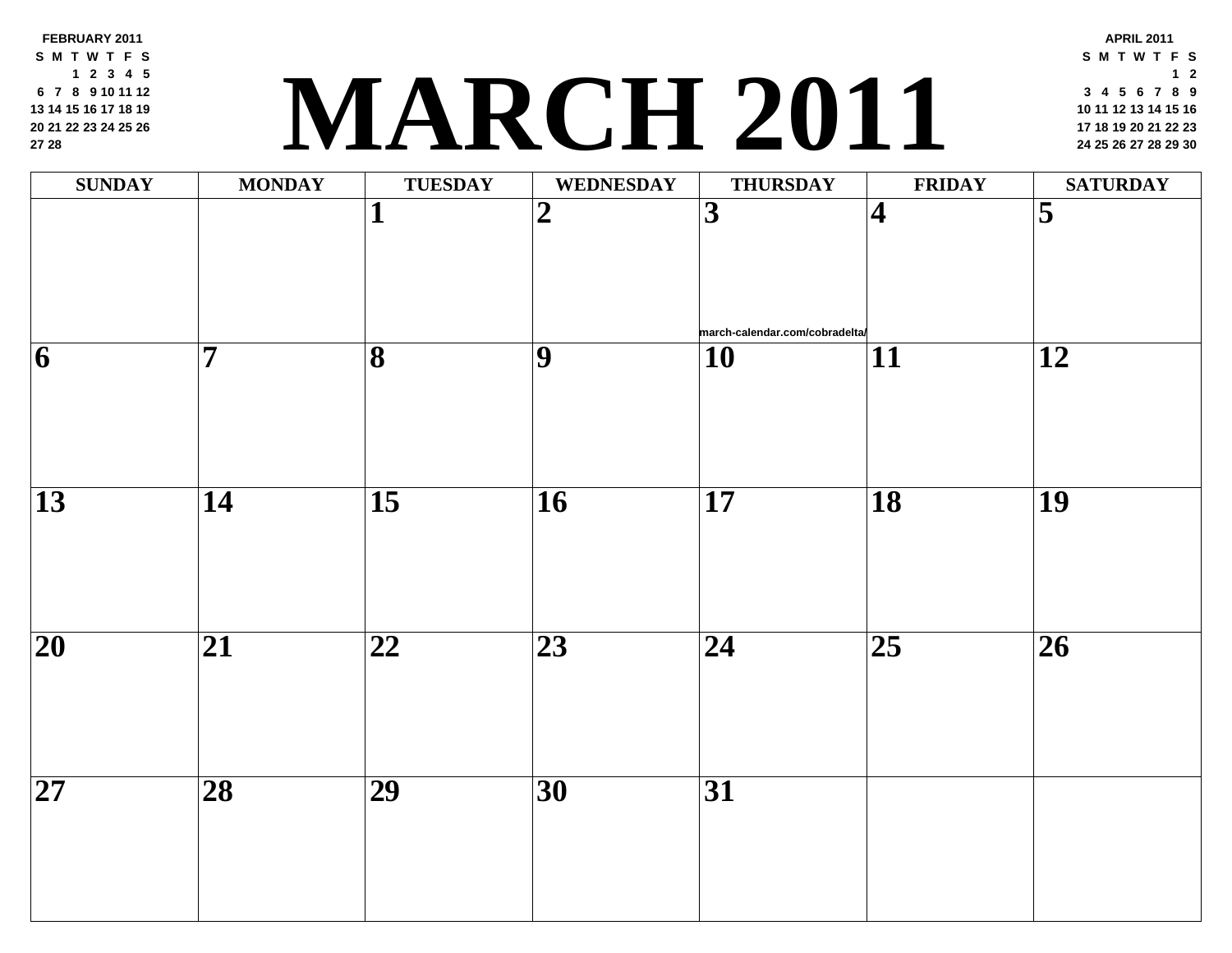**MARCH 2011 S M T W T F S 2 3 4 5 7 8 9 10 11 12 14 15 16 17 18 19 21 22 23 24 25 26 28 29 30 31**

### **<sup>22</sup> <sup>23</sup> <sup>24</sup> <sup>25</sup> <sup>26</sup> <sup>27</sup> <sup>28</sup> APRIL 2011 <sup>29</sup> <sup>30</sup> <sup>31</sup>**

| <b>SUNDAY</b>   | <b>MONDAY</b>                                     | <b>TUESDAY</b>      | <b>WEDNESDAY</b> | <b>THURSDAY</b>         | FRII                         |
|-----------------|---------------------------------------------------|---------------------|------------------|-------------------------|------------------------------|
|                 |                                                   |                     |                  |                         | $\mathbf{1}$                 |
| $\overline{3}$  | $\vert 4 \vert$<br>april-calendar.com/cobradelta/ | $\overline{\bf{5}}$ | $\overline{6}$   | $\overline{\mathbf{7}}$ | $\overline{\mathbf{8}}$      |
| $\overline{10}$ | $\overline{11}$                                   | $\overline{12}$     | $\overline{13}$  | $\overline{14}$         | $\overline{15}$              |
| $\overline{17}$ | $\overline{18}$                                   | $\overline{19}$     | $\overline{20}$  | $\overline{21}$         | $\overline{\boldsymbol{22}}$ |
| $\overline{24}$ | $\overline{25}$                                   | $\overline{26}$     | $\overline{27}$  | $\overline{28}$         | $\overline{29}$              |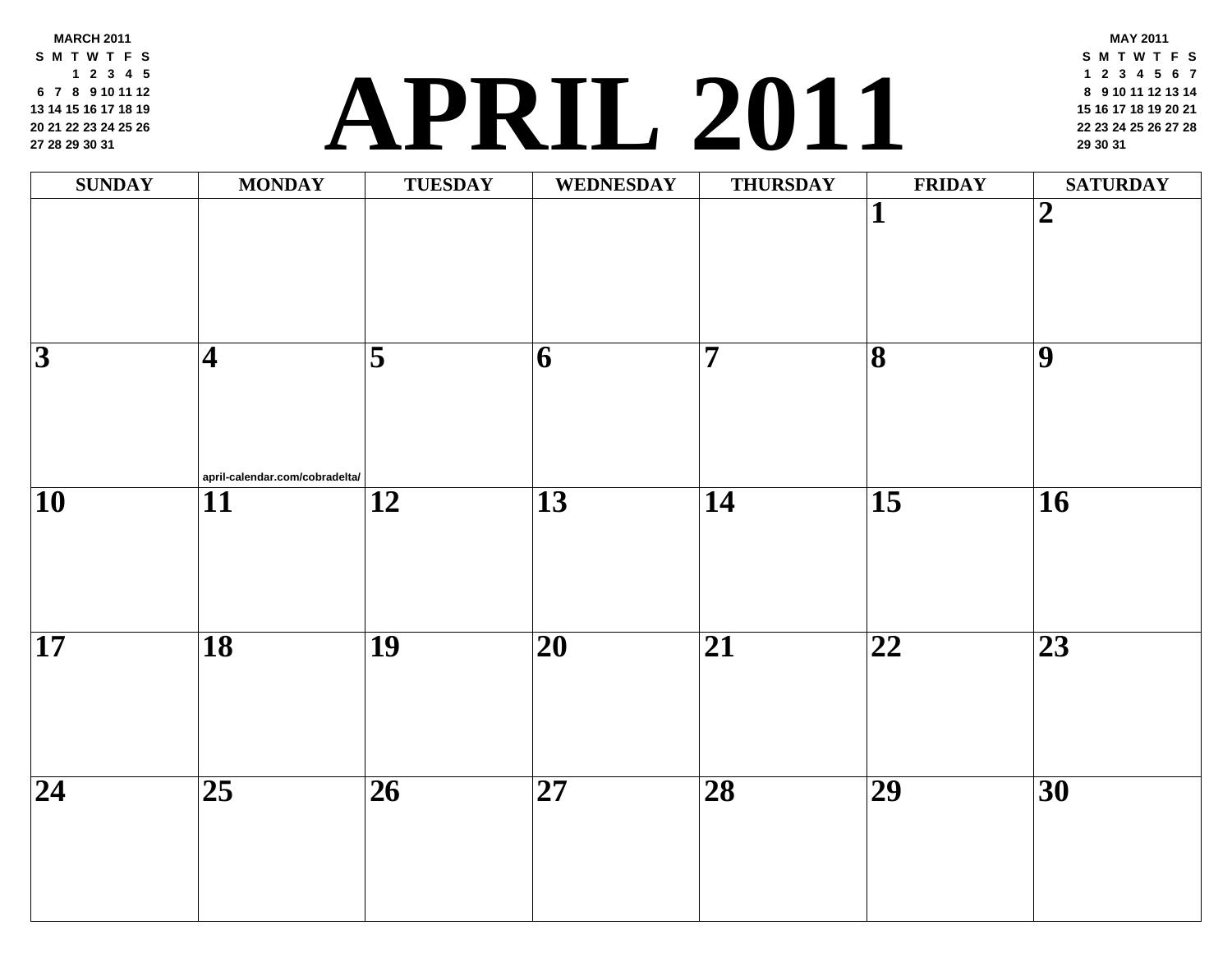**APRIL 2011 S M T W T F S 2 4 5 6 7 8 9 11 12 13 14 15 16 18 19 20 21 22 23 25 26 27 28 29 30**

#### **<sup>19</sup> <sup>20</sup> <sup>21</sup> <sup>22</sup> <sup>23</sup> <sup>24</sup> <sup>25</sup> MAY 2011 <sup>26</sup> <sup>27</sup> <sup>28</sup> <sup>29</sup> <sup>30</sup>**

| <b>SUNDAY</b>           | <b>MONDAY</b>   | TUESDAY                 | WEDNESDAY                | <b>THURSDAY</b>                                 | FRII                     |
|-------------------------|-----------------|-------------------------|--------------------------|-------------------------------------------------|--------------------------|
| $\overline{\mathbf{1}}$ | $\overline{2}$  | $\overline{\mathbf{3}}$ | $\overline{\mathbf{4}}$  | $\overline{\mathbf{5}}$                         | $\vert 6 \vert$          |
| $\overline{\mathbf{8}}$ | $\overline{9}$  | $\overline{10}$         | $\overline{\mathbf{11}}$ | may-calendar.com/cobradelta/<br>$\overline{12}$ | $\overline{13}$          |
| $\overline{15}$         | $\overline{16}$ | $\overline{17}$         | $\overline{18}$          | $\overline{19}$                                 | $\overline{\mathbf{20}}$ |
| $\overline{22}$         | $\overline{23}$ | $\overline{24}$         | $\overline{25}$          | $\overline{26}$                                 | $\overline{\mathbf{27}}$ |
| $\overline{29}$         | $\overline{30}$ | $\overline{31}$         |                          |                                                 |                          |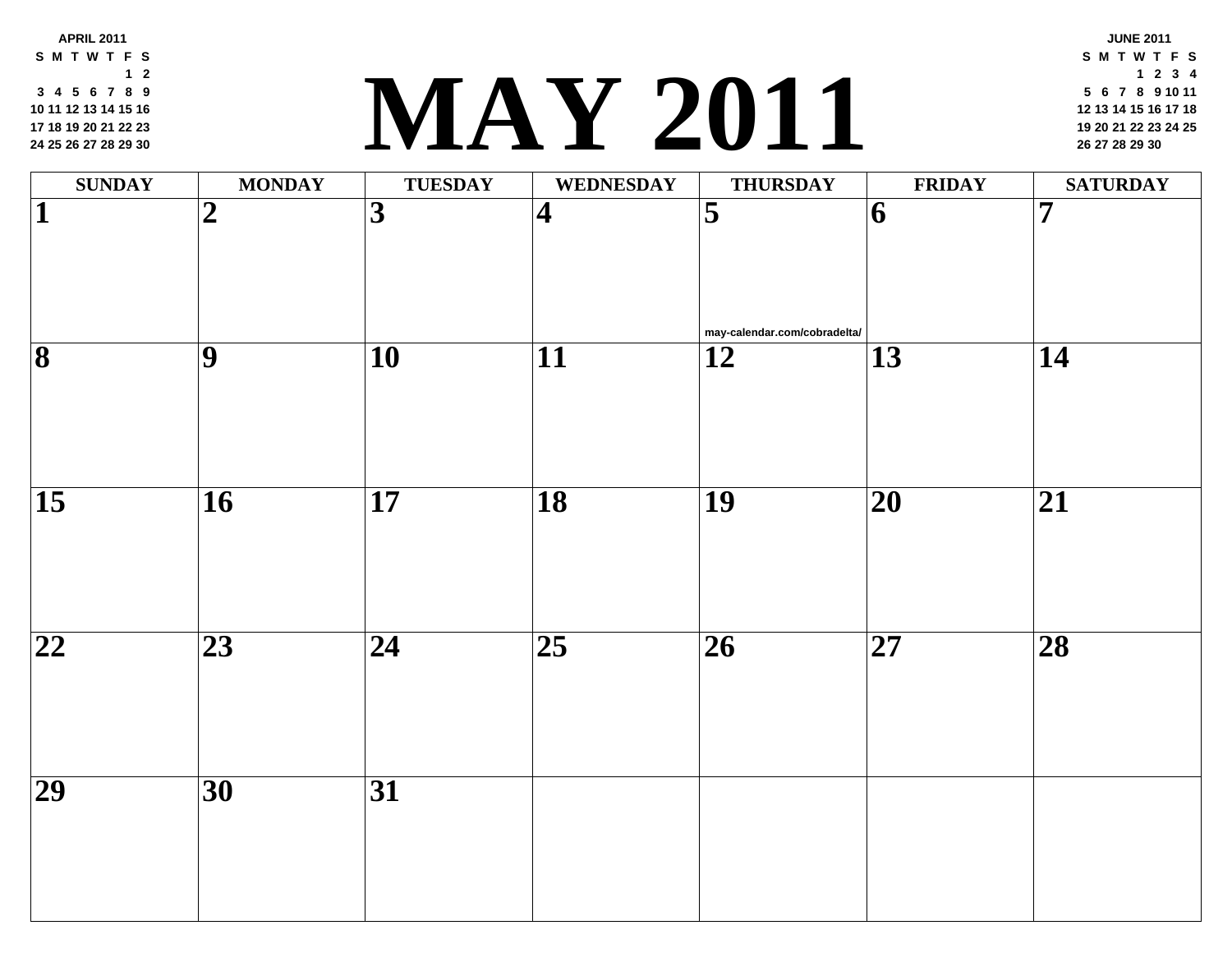**MAY 2011 S M T W T F S 2 3 4 5 6 7 9 10 11 12 13 14 16 17 18 19 20 21 23 24 25 26 27 28 30 31**

#### **<sup>24</sup> <sup>25</sup> <sup>26</sup> <sup>27</sup> <sup>28</sup> <sup>29</sup> <sup>30</sup> JUNE 2011**

| <b>SUNDAY</b>       | <b>MONDAY</b>                       | <b>TUESDAY</b>  | WEDNESDAY               | <b>THURSDAY</b> | FRII            |
|---------------------|-------------------------------------|-----------------|-------------------------|-----------------|-----------------|
|                     |                                     |                 | $\mathbf{1}$            | $\overline{2}$  | $\overline{3}$  |
| $\overline{\bf{5}}$ | 6 <br>june-calendar.com/cobradelta/ | $\overline{7}$  | $\overline{\mathbf{8}}$ | $\overline{9}$  | $\overline{10}$ |
| $\overline{12}$     | $\overline{13}$                     | $\overline{14}$ | $\overline{15}$         | $\overline{16}$ | $\overline{17}$ |
| $\overline{19}$     | $\overline{\mathbf{20}}$            | $\overline{21}$ | $\overline{22}$         | $\overline{23}$ | $\overline{24}$ |
| $\overline{26}$     | $\overline{\mathbf{27}}$            | $\overline{28}$ | $\overline{29}$         | $\overline{30}$ |                 |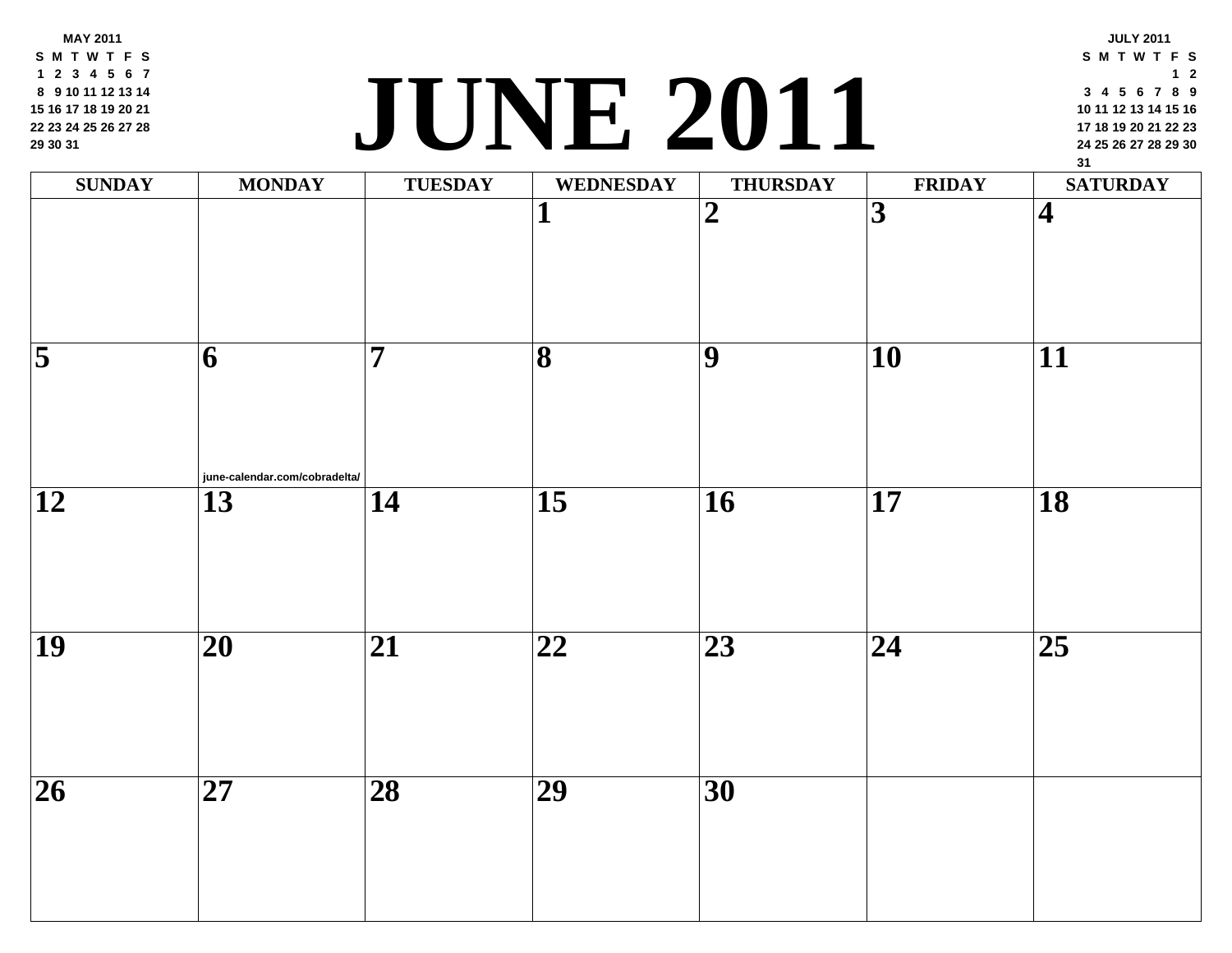**JUNE 2011 S M T W T F S 2 3 4 6 7 8 9 10 11 13 14 15 16 17 18 20 21 22 23 24 25 27 28 29 30**

# **2011 2011 2011 2011 2011 2011 2011 2021 2021 2021 2021 2021 2021 2021 2021 2021 2021 2021 2021 2021 2021 2021 2021 2021 2021 2021 2021 2021 2021 2021 2021**

| <b>SUNDAY</b>           | <b>MONDAY</b>           | <b>TUESDAY</b>      | WEDNESDAY                | <b>THURSDAY</b>                                 | FRII                    |
|-------------------------|-------------------------|---------------------|--------------------------|-------------------------------------------------|-------------------------|
|                         |                         |                     |                          |                                                 | $\overline{\mathbf{1}}$ |
| $\overline{\mathbf{3}}$ | $\overline{\mathbf{4}}$ | $\overline{\bf{5}}$ | 6                        | $\overline{7}$<br>july-calendar.com/cobradelta/ | $\overline{\mathbf{8}}$ |
| $\overline{10}$         | $\overline{11}$         | $\overline{12}$     | $\overline{13}$          | 14                                              | $\overline{15}$         |
| $\overline{17}$         | $\overline{18}$         | $\overline{19}$     | $\overline{\mathbf{20}}$ | $\overline{21}$                                 | $\overline{22}$         |
| $\overline{24}$         | $\overline{25}$         | $\overline{26}$     | $\overline{27}$          | $\overline{28}$                                 | $\overline{29}$         |
| $\overline{31}$         |                         |                     |                          |                                                 |                         |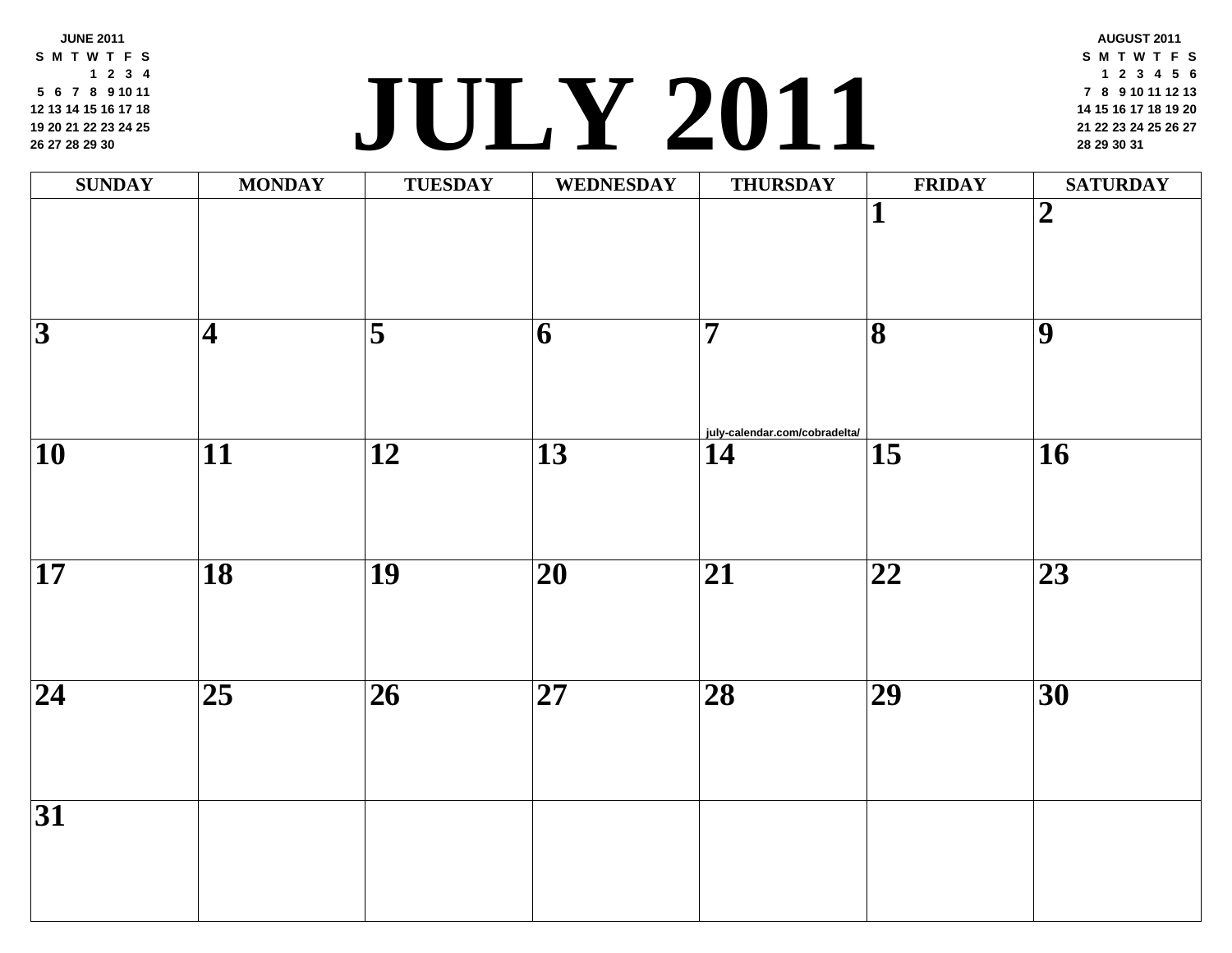| $1 \quad 2$<br>3 4 5 6 7 8 9<br>10 11 12 13 14 15 16<br>17 18 19 20 21 22 23<br>24 25 26 27 28 29 30<br>31 |                                      |                  | AUGUST 2011      |                         |                         |
|------------------------------------------------------------------------------------------------------------|--------------------------------------|------------------|------------------|-------------------------|-------------------------|
| <b>SUNDAY</b>                                                                                              | <b>MONDAY</b>                        | <b>TUESDAY</b>   | <b>WEDNESDAY</b> | <b>THURSDAY</b>         | <b>FRII</b>             |
|                                                                                                            |                                      | $\boldsymbol{2}$ | 3                | $\overline{\mathbf{4}}$ | $\overline{\mathbf{5}}$ |
| 7                                                                                                          | 8                                    | 9                | <b>10</b>        | 11                      | 12                      |
| 14                                                                                                         | august-calendar.com/cobradelta<br>15 | 16               | 17               | 18                      | 19                      |
| 21                                                                                                         | 22                                   | 23               | 24               | 25                      | 26                      |
| $\overline{28}$                                                                                            | $\overline{29}$                      | $\overline{30}$  | $\overline{31}$  |                         |                         |
|                                                                                                            |                                      |                  |                  |                         |                         |

**JULY 2011 S M T W T F S**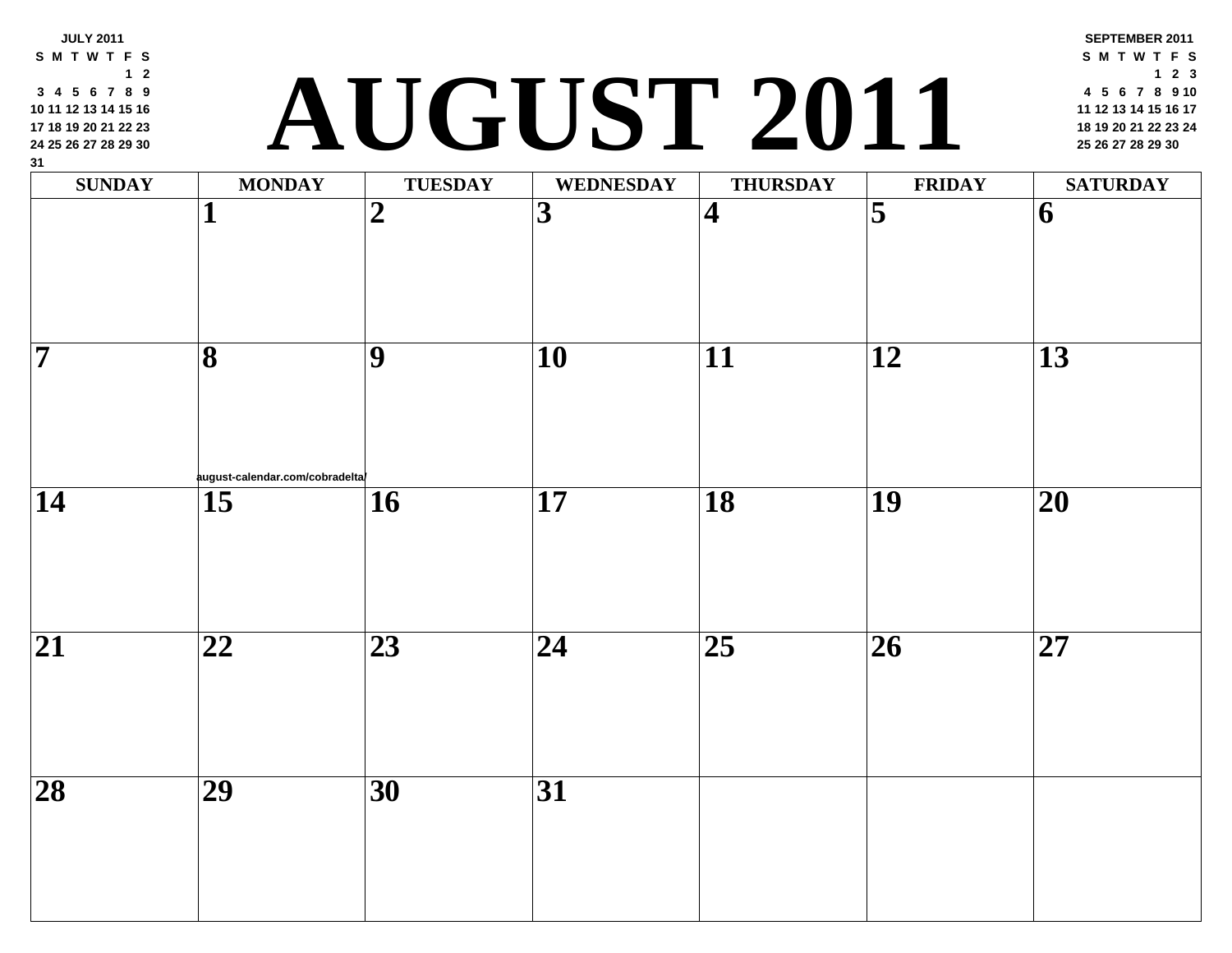#### **AUGUST 2011 S M T W T F S 2 3 4 5 6 8 9 10 11 12 13 15 16 17 18 19 20 22 23 24 25 26 27 29 30 31 <sup>23</sup> <sup>24</sup> <sup>25</sup> <sup>26</sup> <sup>27</sup> <sup>28</sup> <sup>29</sup> SEPTEMBER 2011**

| <b>SUNDAY</b>            | <b>MONDAY</b>           | <b>TUESDAY</b>           | <b>WEDNESDAY</b> | <b>THURSDAY</b>         | <b>FRII</b>                          |
|--------------------------|-------------------------|--------------------------|------------------|-------------------------|--------------------------------------|
|                          |                         |                          |                  | 1                       | $\boldsymbol{2}$                     |
| $\vert\mathbf{4}\vert$   | $\overline{\mathbf{5}}$ | $\overline{6}$           | $\overline{7}$   | $\overline{\mathbf{8}}$ | $\overline{9}$                       |
| $\overline{11}$          | $\overline{12}$         | $\overline{13}$          | $\overline{14}$  | $\overline{15}$         | september-calenda<br>$\overline{16}$ |
| $\overline{\mathbf{18}}$ | $\overline{19}$         | $\overline{20}$          | $\overline{21}$  | $\overline{22}$         | $\overline{23}$                      |
| $\overline{25}$          | $\overline{26}$         | $\overline{\mathbf{27}}$ | $\overline{28}$  | $\overline{29}$         | $\overline{30}$                      |
|                          |                         |                          |                  |                         |                                      |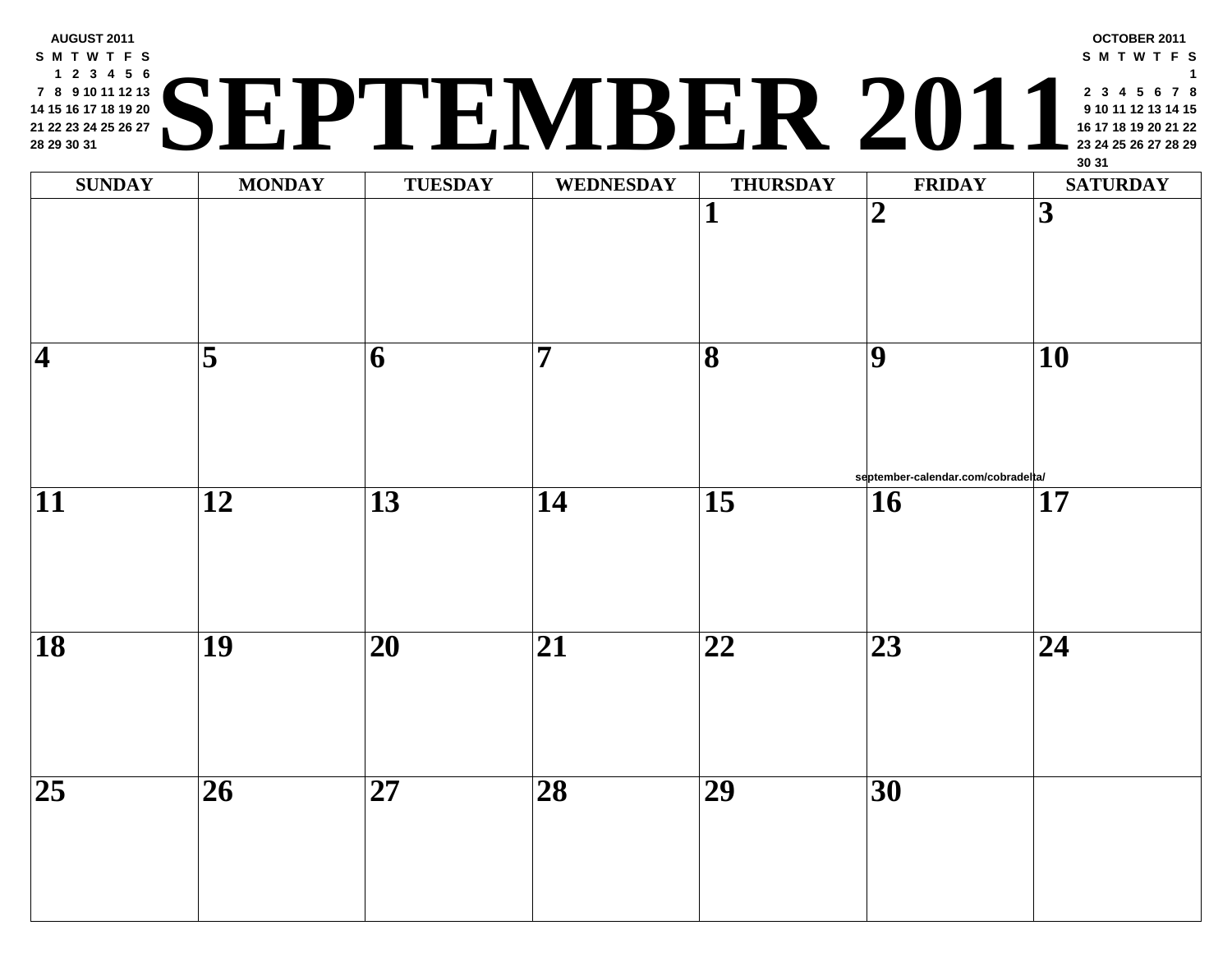**SEPTEMBER 2011 S M T W T F S 2 3 5 6 7 8 9 10 12 13 14 15 16 17 19 20 21 22 23 24 26 27 28 29 30**

# **<sup>20</sup> <sup>21</sup> <sup>22</sup> <sup>23</sup> <sup>24</sup> <sup>25</sup> <sup>26</sup> OCTOBER 2011 <sup>27</sup> <sup>28</sup> <sup>29</sup> <sup>30</sup>**

| <b>SUNDAY</b>           | <b>MONDAY</b>                                      | TUESDAY                 | WEDNESDAY           | <b>THURSDAY</b> | FRII            |
|-------------------------|----------------------------------------------------|-------------------------|---------------------|-----------------|-----------------|
|                         |                                                    |                         |                     |                 |                 |
| $\overline{\mathbf{2}}$ | $\overline{3}$                                     | $\overline{\mathbf{4}}$ | $\overline{\bf{5}}$ | 6               | $\overline{7}$  |
| $\overline{9}$          | $\overline{10}$                                    | $\overline{11}$         | $\overline{12}$     | $\overline{13}$ | $\overline{14}$ |
| $\overline{16}$         | october-calendar.com/cobradelta<br>$\overline{17}$ | $\overline{18}$         | $\overline{19}$     | $\overline{20}$ | $\overline{21}$ |
| $\overline{23}$         | $\overline{24}$                                    | $\overline{25}$         | $\overline{26}$     | $\overline{27}$ | $\overline{28}$ |
| $\overline{30}$         | $\overline{31}$                                    |                         |                     |                 |                 |
|                         |                                                    |                         |                     |                 |                 |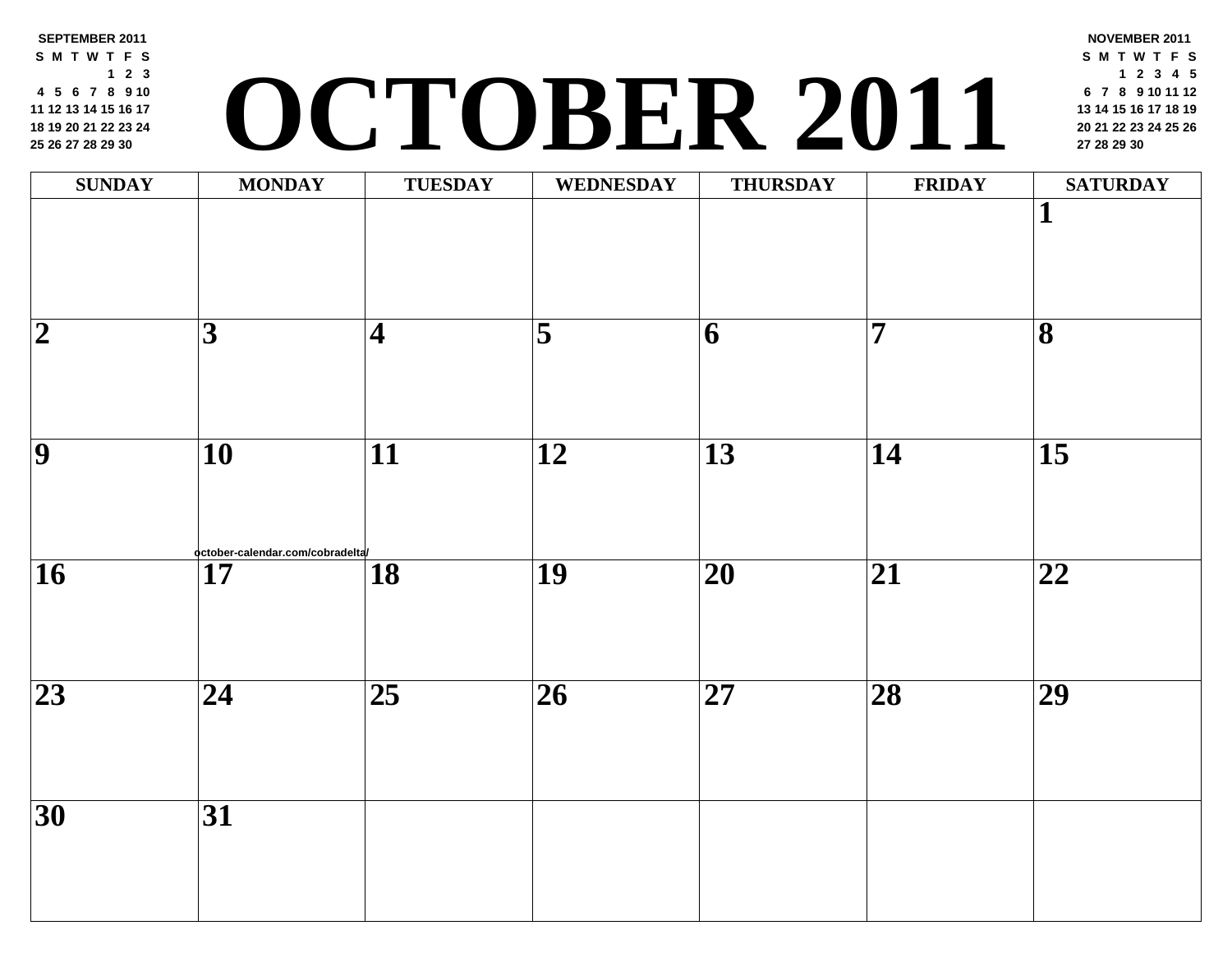| <b>SUNDAY</b>   | <b>MONDAY</b>   | <b>TUESDAY</b>  | <b>WEDNESDAY</b> | <b>THURSDAY</b> | <b>FRII</b>             |
|-----------------|-----------------|-----------------|------------------|-----------------|-------------------------|
|                 |                 |                 | $\overline{2}$   | 3               | $\overline{\mathbf{4}}$ |
| 6               | 7               | 8               | 9                | 10              | 11                      |
| $\overline{13}$ | 14              | $\overline{15}$ | $\overline{16}$  | 17              | november-calenda<br>18  |
| 20              | 21              | 22              | 23               | 24              | 25                      |
| $\overline{27}$ | $\overline{28}$ | $\overline{29}$ | $\overline{30}$  |                 |                         |

**OCTOBER 2011 S M T W T F S**